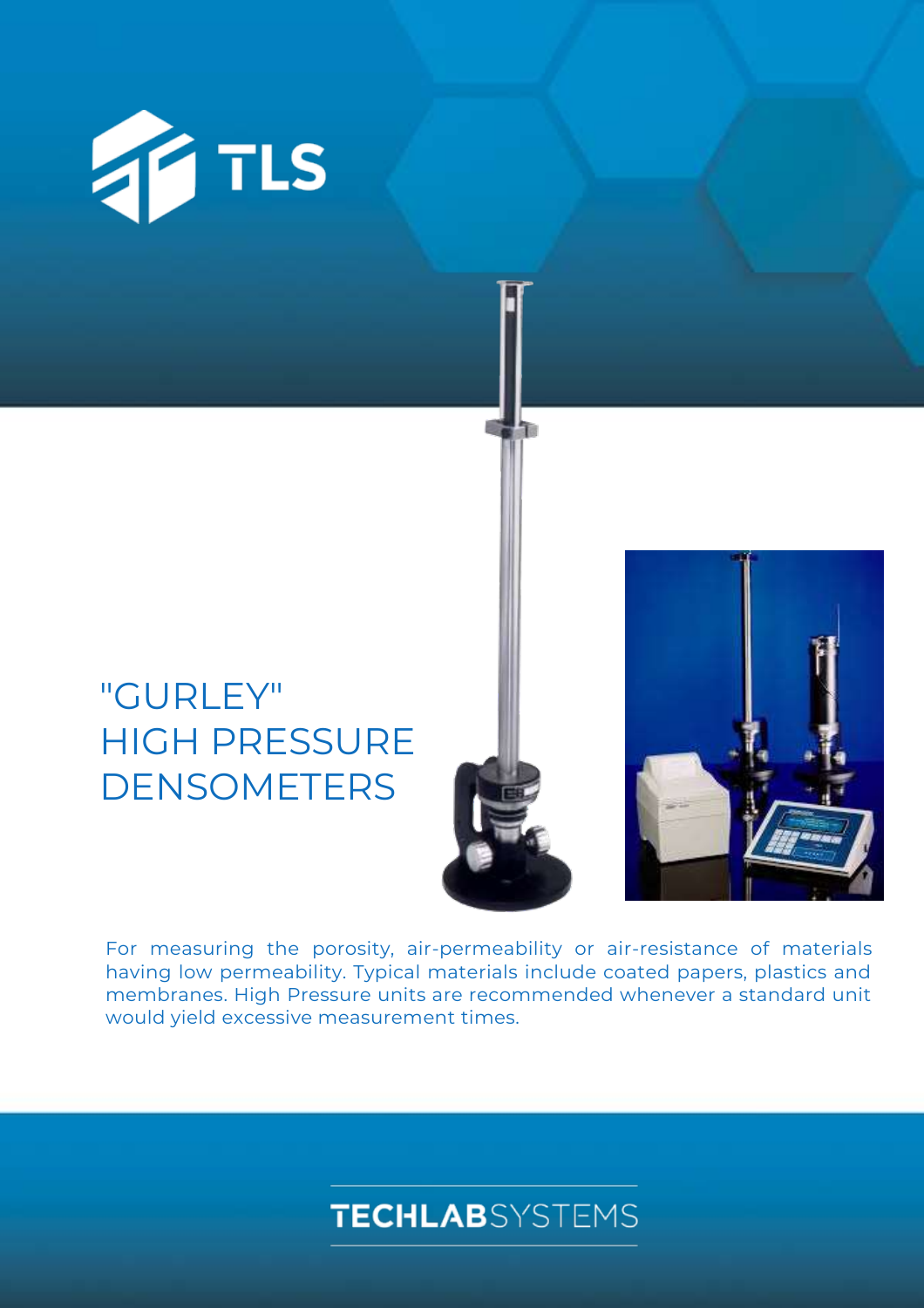

### **"GURLEY" HIGH PRESSURE DENSOMETERS**

#### **APPLICABLE STANDARDS**

TAPPI T-536-88 and ASTM D-726-58, Method B.

### **GENERAL INFORMATION**

High Pressure Densometers are the accepted standard for measuring the porosity, airpermeability or air-resistance of materials having low permeability. Typical materials include coated papers, plastics and membranes. High Pressure units are recommended whenever a standard unit would yield excessive measurement times. Manual and automatic units available.

### **SPECIFICATIONS**

The densometer test measures the time required for a specific volume of air (2.5cc to 30cc), at a constant pressure of 12.33 inches W.C., to flow through a standard area of the material being tested. The air pressure is supplied by a weighted inner cylinder floating freely within an outer cylinder which is partially filled with oil to act as a seal. The sample material is held between clamping plates having a circular orifice area of 1.0 square inch (standard).

High pressure units are recommended whenever a standard unit would yield excessive measurement times. Porosity readings with the high pressure densometer are much faster than those taken with a regular densometer. This difference can be as great as twenty-five times faster since higher air pressure is used and air volumes are one-tenth those measured with a standard densometer. Readings also can be affected by using different adapter plates with smaller orifices on all models.

### **Conversion of Models Containing Mercury to Oil**

The new oil-filled high pressure densometers replace older mercury-filled models yet feature identical performance, continued reliability and accuracy. The only difference is the physical height of the unit (27" with inner cylinder down).

Obsolete Models 4120 & 4200 contain mercury which may pose personal safety hazards. These instruments can be converted to oil by replacing the entire upper cylinder assembly. The conversion must be performed at our Troy, NY factory and includes packaging for and disposal of the mercury. Please refer to No. 4050-C Product Bulletin for details.

**NOTE**: **If the Densometer is equipped with the 4320 Digital Module** (**OPTIONAL**), it allows to control with great accuracy the time in seconds of the air passage through the sample and also to be able to connect the Digital Module 4320 to the **LYNX** System (Comprehensive Computerized Laboratory Management).